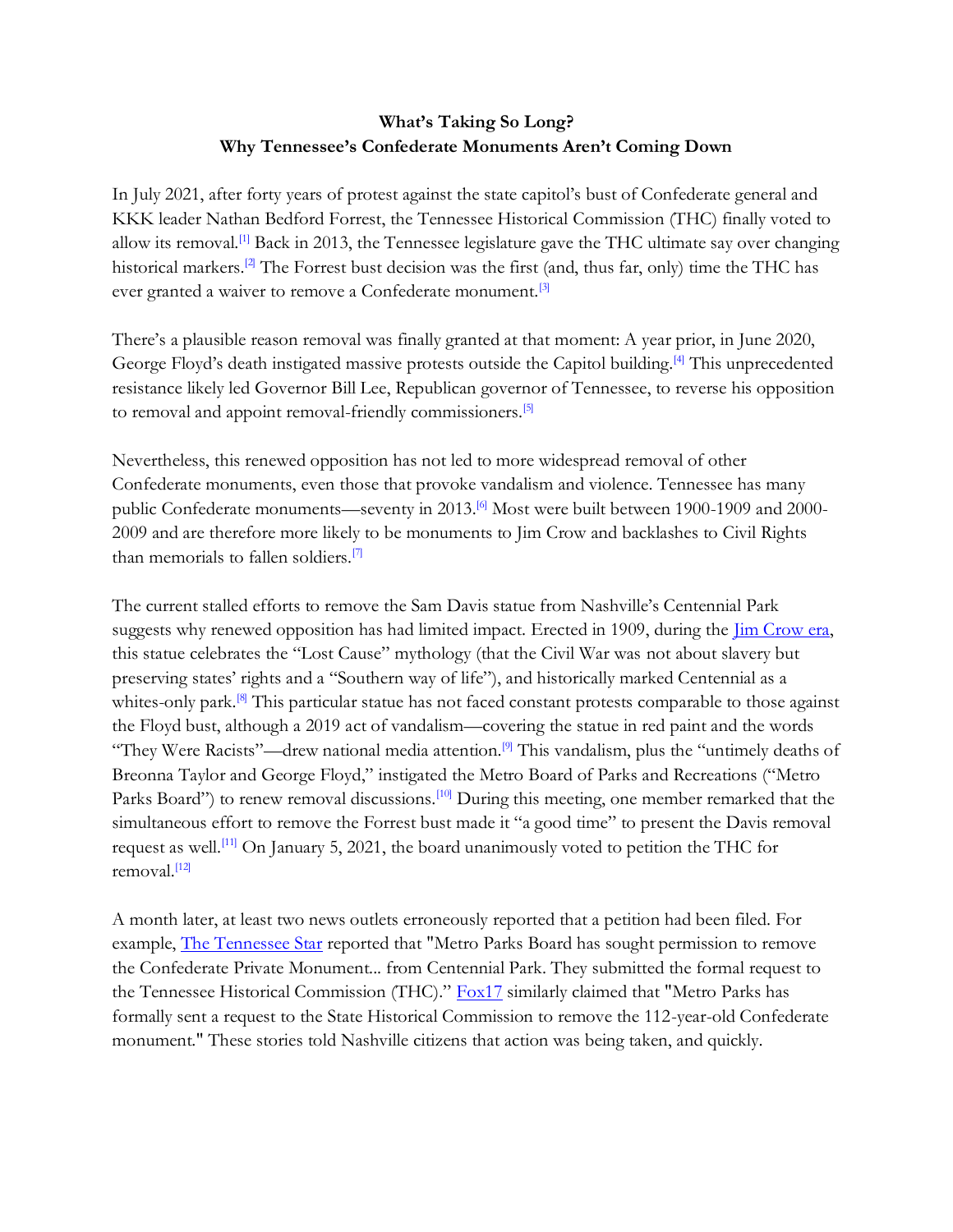In reality, however, no petition had actually been filed.<sup>[13]</sup> Even today, over a year after the Metro Parks Board vote, the Board's lawyer is still compiling information and notifying interested parties so she can submit the petition. By the time this petition gets submitted to the THC, the unique opportunity presented by renewed popular resistance, a supportive Metro Board, Republican Governor leadership, and removal-friendly commissioners will likely be long gone.

This delay and dissipation is not surprising: the petition process is difficult and time-consuming by design. It is also apparently confusing to news sources, which can in turn mislead the public into thinking its concerns will be heard promptly. Moreover, once a petition is finally submitted, it cannot be heard in under 60 days and is likely to face further delays.<sup>[14]</sup> For example, the hearing to addres[s](https://www.tn.gov/content/dam/tn/environment/historic-commission/thpa-waiver-petitions/Williamson%20Co%20petition%20THC_2020.pdf) [a petition](https://www.tn.gov/content/dam/tn/environment/historic-commission/thpa-waiver-petitions/Williamson%20Co%20petition%20THC_2020.pdf) to remove the Confederate flag from Williamson County's seal, submitted Nov. 5, 2020, is currently delayed until April of 2022.[15]

In advocating to remove the Capitol's Forrest bust, Governor Lee encouraged protestors to reject "mob rule... the worst way to address questions of history" and to instead appeal to "representative citizen appointees" on the State Capitol Commission process, and ultimately the THC.[16] However, the slow, difficult, and confusing petition process prevents local energy and urgent resolutions from reaching the THC. Citizens therefore lack "representative" pathways to voice concerns about historical monuments in a timely manner. And without legitimate channels to funnel discontent against these monuments, communities are likely to see increasing acts of vandalism and violence.<sup>[17]</sup>

## --Sage Snider

ARTICLE SUMMARY: Metro Parks Board faces an uphill battle in responding to renewed calls for Confederate monument removal after George Floyd's death. The burdensome petition process mandated by the Tennessee Heritage Protection Act prevents local leaders from answering calls for change in a timely manner.

PERSONAL SUMMARY: Sage Snider is a 2L from Nashville who loves studying and busking in Centennial Park and performing with her pirate band "Tom Mason and the Blue Buccaneers." Her Note, "Grey State, Blue City: Defending Local Control Against Confederate 'Historical Preservation" will be published by JETLaw in May 2022.

- [2[\]](https://www.nashvillescene.com/news/coverstory/the-tennessee-heritage-protection-act-shields-confederate-monuments/article_78d6b94a-f4cd-5c01-b077-61d75cfcf23a.html) [Nashville Scene](https://www.nashvillescene.com/news/coverstory/the-tennessee-heritage-protection-act-shields-confederate-monuments/article_78d6b94a-f4cd-5c01-b077-61d75cfcf23a.html)
- $[3]$  $[3]$  [THPA](https://www.tn.gov/historicalcommission/tennessee-heritage-protection-act.html)
- [4[\]](https://www.newschannel5.com/news/the-history-of-the-nathan-bedford-forrest-busts-move-from-the-capitol-to-the-state-museum) [NewsChannel5](https://www.newschannel5.com/news/the-history-of-the-nathan-bedford-forrest-busts-move-from-the-capitol-to-the-state-museum)
- [5[\]](https://www.tennessean.com/story/news/politics/2021/02/16/tn-capitol-remove-forrest-bust-bill-lee-prepares-commission-vote/6736838002/) [Tennessean](https://www.tennessean.com/story/news/politics/2021/02/16/tn-capitol-remove-forrest-bust-bill-lee-prepares-commission-vote/6736838002/)

<sup>[1</sup>[\]](https://www.newschannel5.com/news/the-history-of-the-nathan-bedford-forrest-busts-move-from-the-capitol-to-the-state-museum) [NewsChannel5](https://www.newschannel5.com/news/the-history-of-the-nathan-bedford-forrest-busts-move-from-the-capitol-to-the-state-museum)